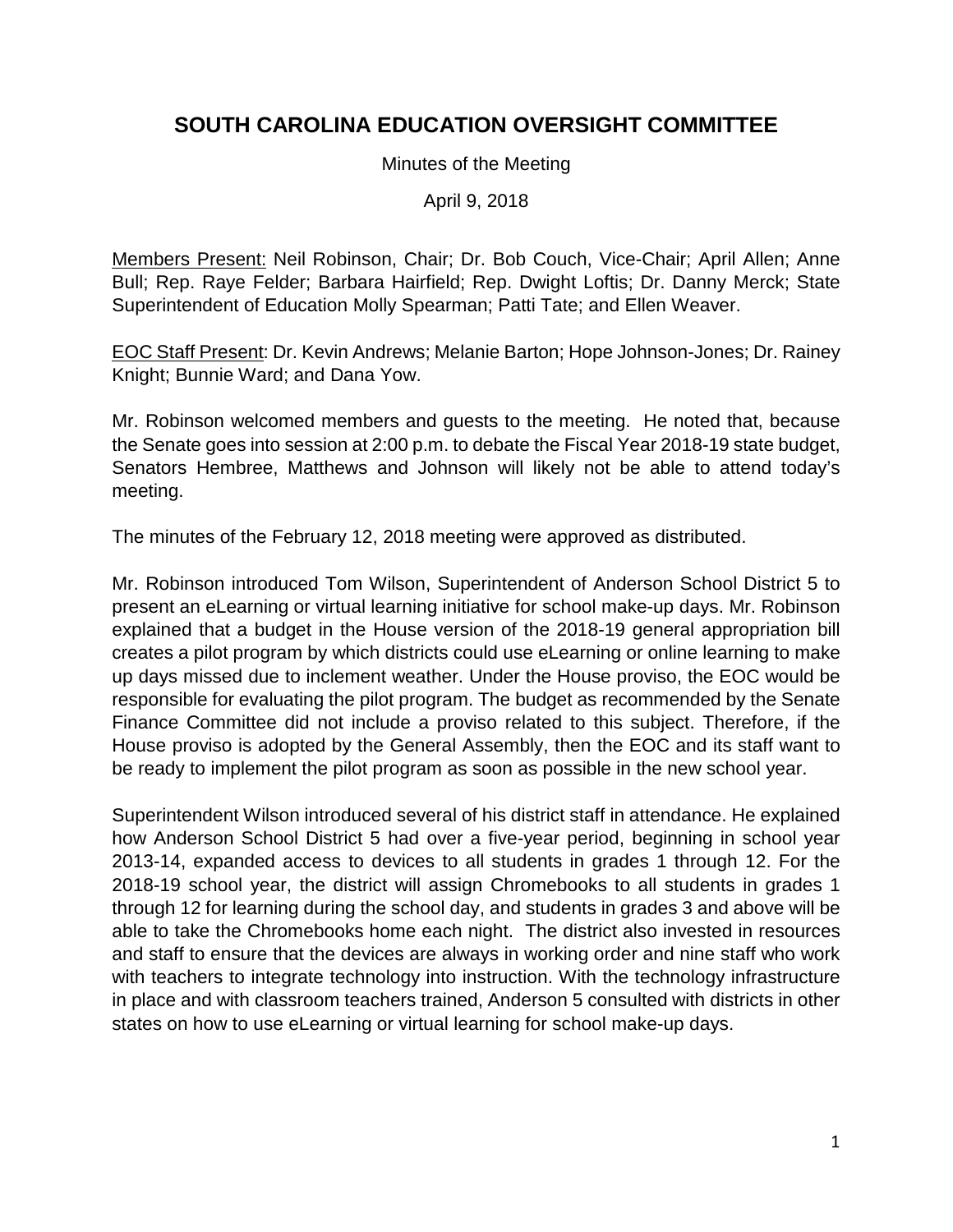Anna Baldwin, Director of eLearning and Integration for Anderson 5, then provided additional information on how the eLearning pilot would work. In the event schools close due to inclement weather, student assignments would be posted in and accessible through several means: Google Classroom, the free learning management system adopted by the district; on Classroom app, accessible on a cell phone; and on the student's Chromebook. Even if students do not have internet access, they will be able to download the assignments from their Chromebooks or use the Google Classroom app. Teachers would be required to have virtual office hours to answer questions about the assignments. Students would have up to five days to complete the eLessons.

Rep. Felder asked for more information on the learning management system (LMS) being used in Anderson 5 and how the state should proceed with ensuring all districts have access to a LMS that gives comparable resources to all students across all districts. Superintendent Spearman commented that the Department of Education had been approached by the Beaufort County School District regarding a similar proposal. She expressed her belief that the State Board of Education should be given the responsibility for approving similar pilots. She also asked Mr. Wilson if Anderson 5 had used proceeds from a county sales tax to support the initiative.

Rep. Loftis asked for clarification about access to Chromebooks in the classroom and how teachers are trained in using online learning. Ms. Tate noted that all students in York School District 3 have an iPad in the elementary school and computers in middle and high school. Dr. Couch noted that technology equips students to benefit from personalized learning and to develop ownership of their learning. Dr. Merck asked for clarification about the possibility of other districts participating in the pilot. EOC staff noted that if the House proviso is adopted, then the EOC would have guidelines for the pilot to approve at its June meeting. Districts could then apply to participate in the pilot.

Mr. Robinson made a motion that, pursuant to Section 30-4-70 of the South Carolina Code of Laws, the committee go into Executive Session at the end of the meeting to discuss an appointment to a public body. Dr. Merck seconded the motion and the motion passed unanimously.

Mr. Robinson then recognized Dr. Lee D'Andrea, the independent consultant that the EOC hired to evaluate the impact of the Palmetto Digital Literacy Program. Both the House and Senate Finance Committee recommended another year of funding for the initiative, though the funding levels vary. D'Andrea reported on implementation of the initiative in the current school year:

• During the 2017-18 school year Learning.com is providing K-8 EasyTech and Inquiry digital literacy curriculum (including Foundations of Coding and EasyCode lessons), 5th grade 21st Century Skills student digital literacy skills inventory, Wayfind teacher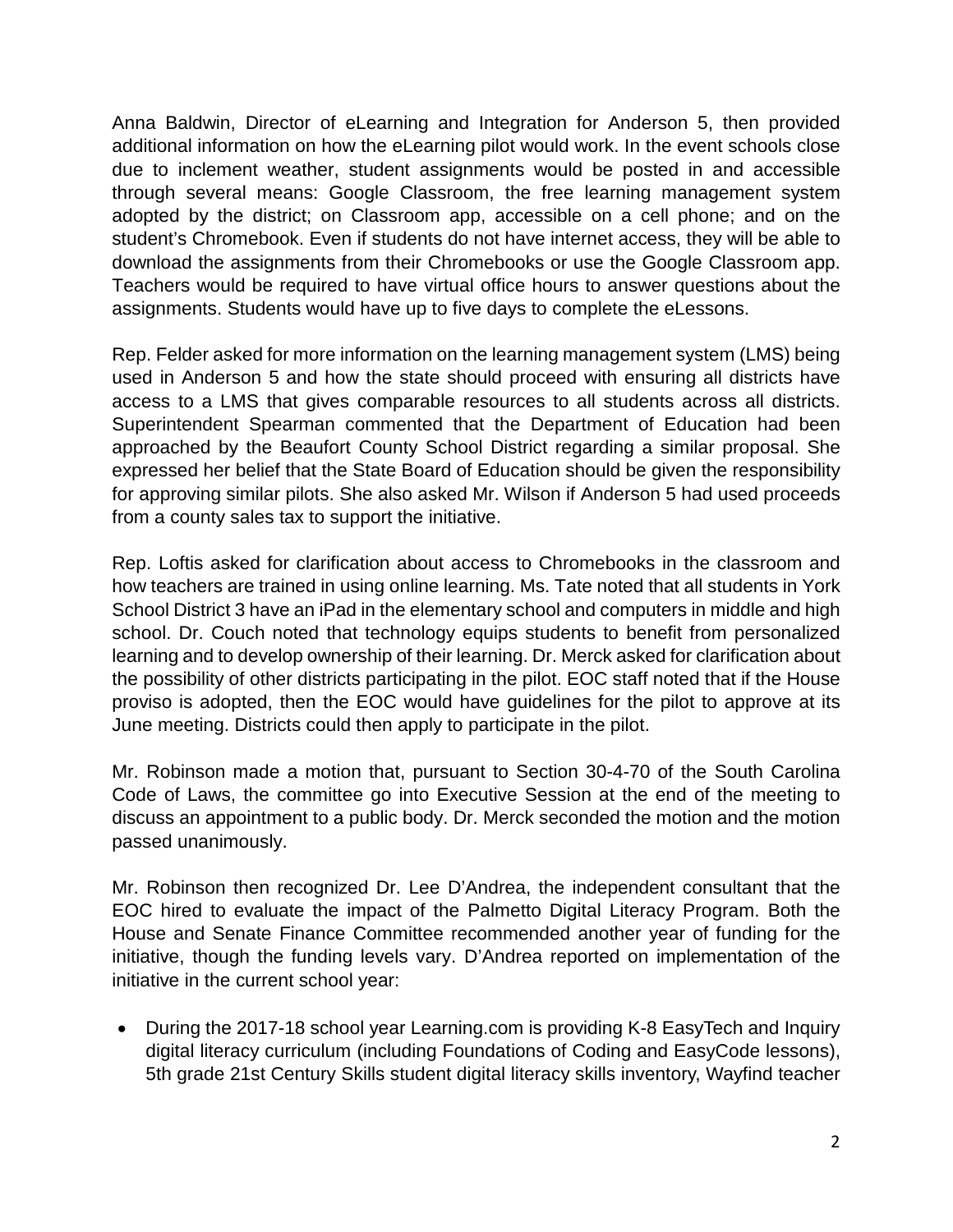digital literacy skills inventory, and teacher training and support throughout the school year.

- As of February 1, 2018, 37 of the 46 eligible school districts have enrolled and are in a variety of implementation stages.
- Interviews with participating districts reveal the number one reason for districts enrolling, again this year, is the keyboarding application. Districts are concerned that students have this skill for on-line testing.
- Eleven districts completed post assessments for inclusion in the report.
- Time on task and practice capacity influence student results. Only one district demonstrated growth in creativity and innovation. The question raised in the report is did the students have time to practice the appropriate modules.

The three key findings were:

- 1. As documented in the 2017 report, there is a continuing demonstrated and articulated need for instructional materials in the areas of keyboarding, digital literacy and internet safety, inquiry learning through technology integration and coding exists in schools among students K-8.
- 2. There continue to be significant unmet infrastructure needs in the provision of digital learning environments for students.
- 3. More extensive planning time and professional development are needed to develop digital learning environments within the schools and districts.

The three recommendations in the report were:

- 1. Continue to offer the Palmetto Digital Learning Project for Fiscal Year 2018-2019, collecting data on student achievement to make informed decisions about the effectiveness of the software on student learning in the areas of keyboarding and digital learning.
- 2. Given that the examination of this software has revealed the wide variety of hardware distribution models and technology plans, guidance and support from the state should be provided for districts.
- 3. Technology as a tool and as an area of study must be the focus of instructional technology integration for students.

Dr. D'Andrea concluded by discussing a draft framework for building the state's capacity to develop digital learning environments in all schools and districts. The framework included such elements as digital infrastructure, software and devices.

Mr. Robinson asked Dr. D'Andrea about the increased funding proposed for Fiscal Year 2018-19 and how the funds might be expended for the initiative. Ms. Hairfield echoed the report's findings that professional development in the integration of technology in instruction across content areas is critical. Rep. Loftis asked if Dr. D'Andrea could identify the areas of greatest need such as infrastructure, professional development or urgency. Several EOC members and staff from the Department of Education discussed the need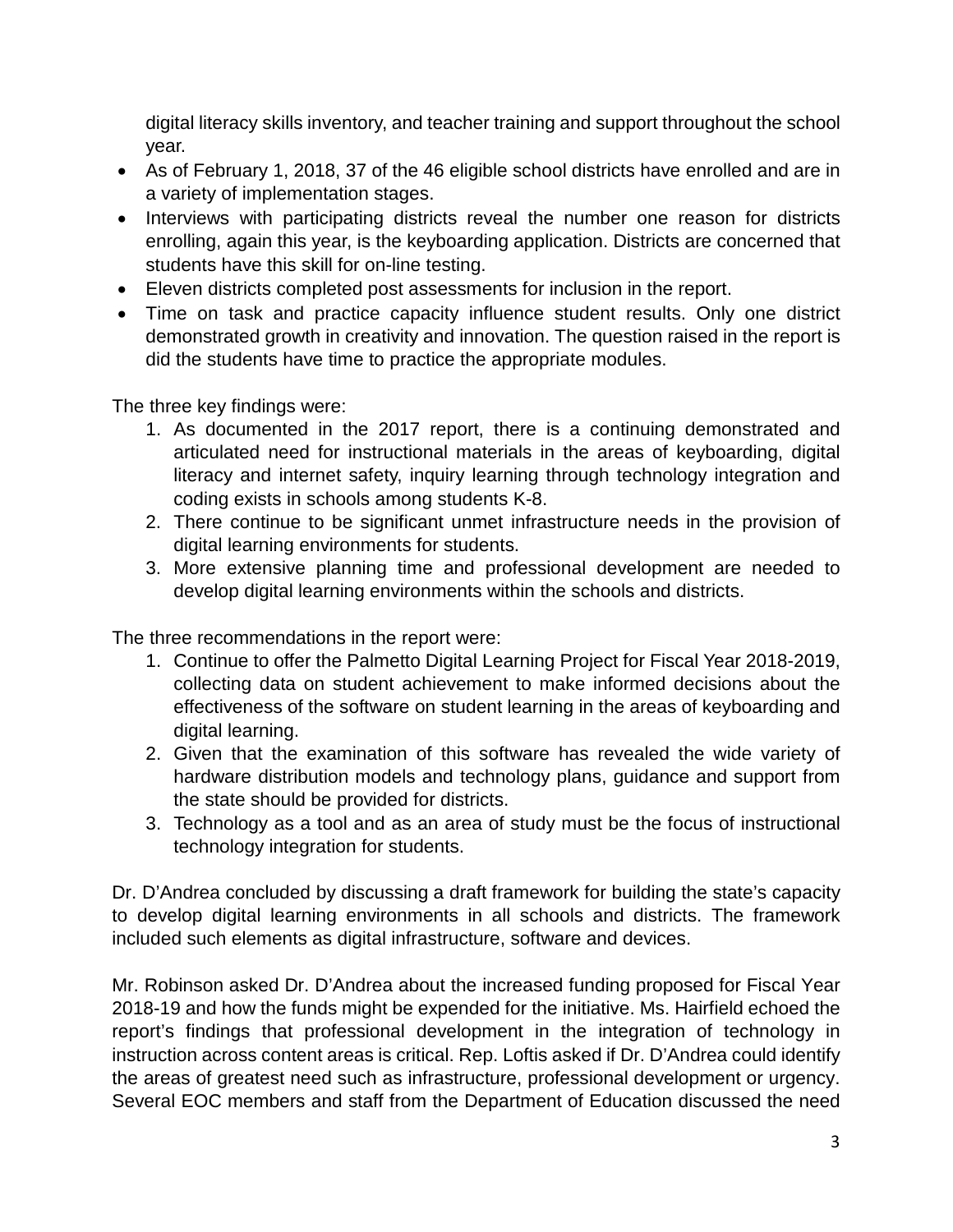to integrate professional development training. Dr. D'Andrea clarified that the goal of the initiative is not merely to improve keyboarding skills of students for taking on-line assessments but to improve digital literacy, coding, innovation and creativity.

### Subcommittee Reports:

Academic Standards and Assessment Subcommittee: Mr. Robinson called upon Dr. Merck. Dr. Merck noted that the Subcommittee met on March 19, 2018 and brings forward to the full EOC one action item and one information item.

First, the Academic Standards and Assessment Subcommittee recommended that the EOC adopt Report #2 from HumRRO regarding the independent evaluation of SC READY and end-of-course assessments in Algebra 1, English 1 and Biology 1 for their validity and reliability. As explained by Dr. Merck, the EOC is responsible by state law for approving all assessments used for accountability. Unlike in previous years, when the EOC reviewed PACT, PASS, etc., the EOC procured an outside, independent evaluator to review the assessments used for accountability beginning this fall. Dr. Merck summarized the findings and recommendations of Report #2:

### **SC READY assessments:**

Findings:

- SC READY assessments in English language arts (ELA) and math in grades 3-8 generally adhere to sound testing practices as described in the Test Standards, and thereby support the validity of the test scores for their intended uses and purposes. There were no critical concerns identified based on the technical evaluation of SC READY, although areas exist for continued improvement.
- Overall, SC READY assessment system meets all 8 minimum legislative requirements prescribed in Section 59-18-325 of the code of laws.
- Policymakers, educators and the public can have confidence that the scores students obtain on the assessments accurately reflect the current achievement of state standards and provide meaningful guidance about the students' readiness for academic content of the next grade level.

## Recommendations for Improving SC READY:

- The test should include target Depth of Knowledge (DOK) levels in test blueprints to improve consistently between standards and test items. If the standard requires students to have a deeper knowledge of the standard, then the test items need to reflect the higher cognitive demands.
- The test maker (Data Recognition Corporation) needs to provide more detail on the population of students on which percentile ranks are based to ensure that the population is representative of South Carolina students.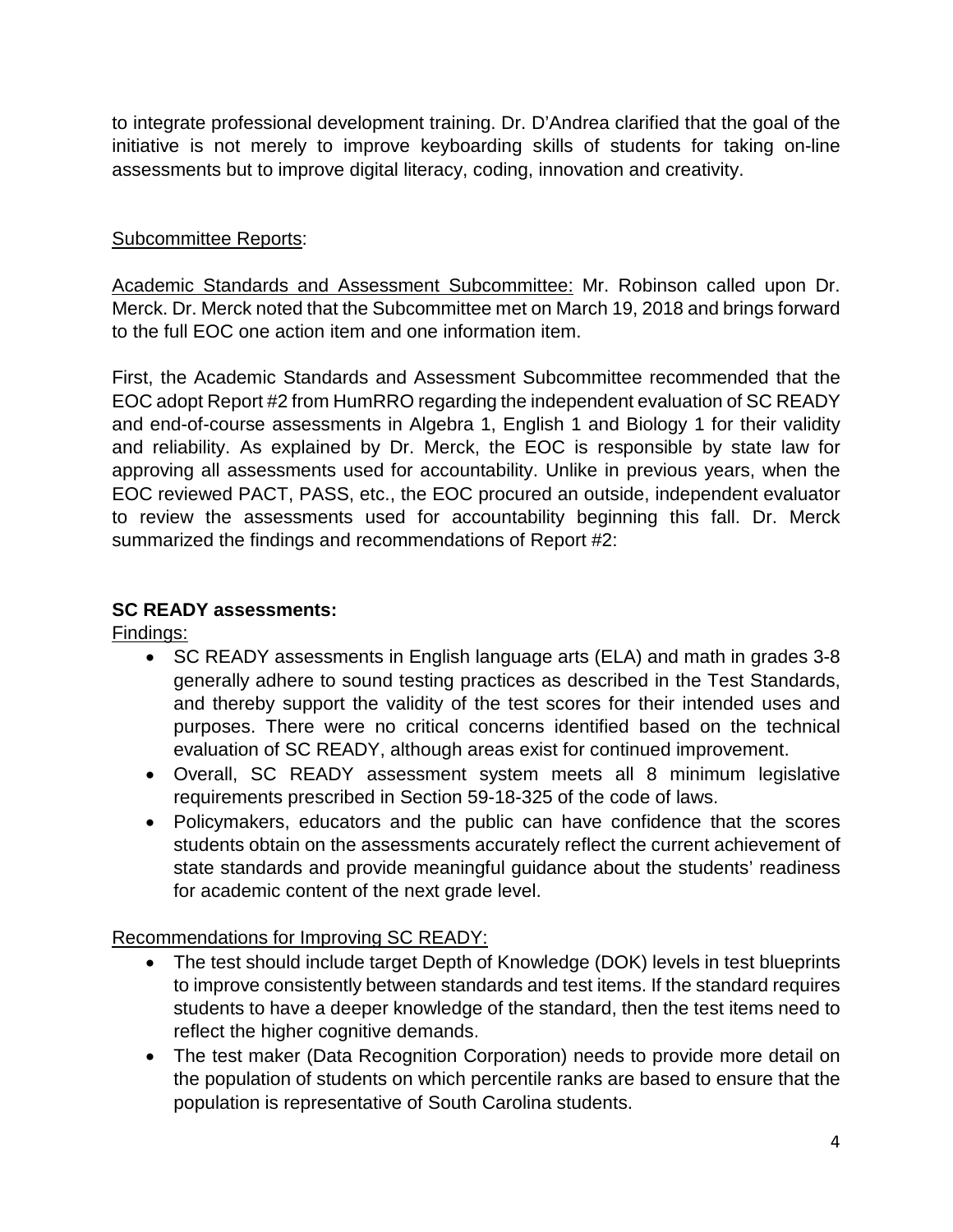- The state needs to create back-up test forms to mitigate concerns of item exposure and test compromise.
- If significant numbers of districts continue taking the paper/pencil tests, the testing company will need to conduct propensity score matching studies to confirm that scores on paper/pencil and online tests are comparable.
- Regarding the vertical scale, the state needs to consider either reviewing the vertical score or communicating better how to interpret the score over grades tested.

#### **End-of-Course Assessments in Algebra 1, English 1 and Biology 1:** Findings:

• End-of-course assessments generally adhere to sound testing practices as described in the Test Standards, and thereby support the validity of the test scores for their intended uses and purposes. No critical concerns were identified based on the technical evaluation of the end-of-course assessments, although areas exist for continued improvement.

#### Recommendations for Improving End-of-Course Assessments

- The vendor, Data Recognition Corporation (DRC), needs to include depth of knowledge (DKO) levels in test blueprints to improve the test items to ensure that the cognitive demands of the test are reflected in the test items.
- The vendor needs to create back-up test forms to mitigate concerns of item exposure and testing compromise.

In summary, the Subcommittee recommended that the full EOC adopt Report #2 and ask the Department of Education to provide feedback on how the agency will address the recommendations for improving the assessments, but especially all High and Urgent Priority recommendations, and that the response include detailed responses. As soon as the Department responds to Report #2, the EOC can consider approval of the assessments. Mrs. Hairfield asked for clarification on the motion. Then the committee unanimously adopted the Subcommittee's recommendations.

The last item was an information item, an update on the social studies standards review process. Dr. Merck explained that EOC members had questions regarding the status of the social studies standards. EOC staff, working with Dr. David Mathis, at the South Carolina Department of Education (SCDE) created a timeline to inform members on when the EOC might review revisions to the social studies standards. When asked about why the development of the social studies assessment would not be completed and used for accountability purposes until school year 2021-22, eleven years after the current standards were adopted, the State Superintendent of Education responded that, for the new assessment to be done well, it will take additional time. Rep. Felder asked if South Carolina could consult with other states who have developed comparable assessments.